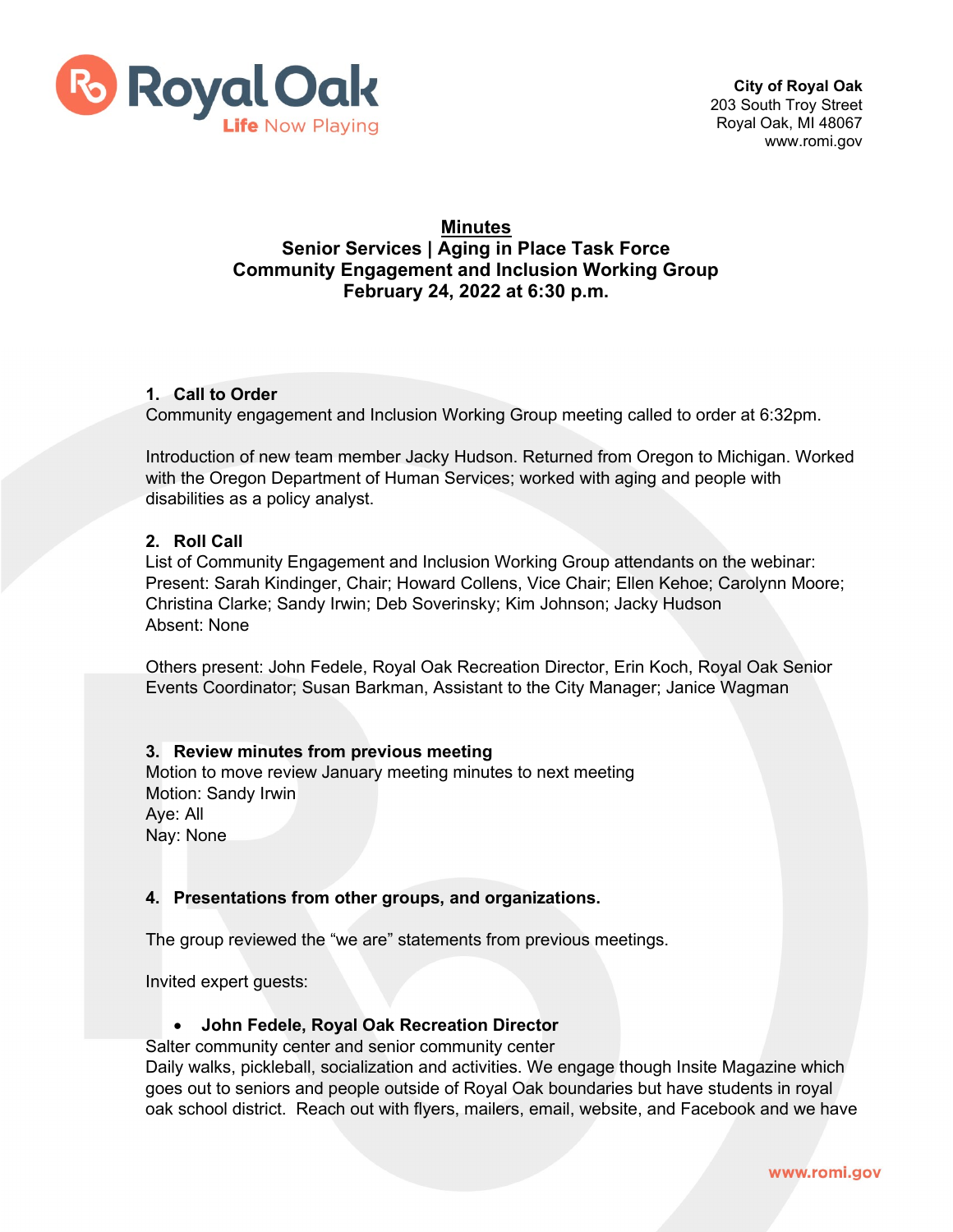many return volunteers We look for volunteers at events like dream cruse and art fair. We could do a better job at reaching out to people that don't use communication technology platforms.

# • **Erin Koch, Royal Oak Senior Events Coordinator**

Strongest point are volunteers. Many volunteers at senior center, about 70 volunteers for various tasks like helping with food delivery and setting up games. Everyone is welcome at senior center. Free to visit but some events have fees. Seniors make up their Part-time workforce. Many different clubs like garden, computer, mahjong, ect. Partner with SMART bus for day trips. Grand experience is a charter bus to Mackinac. Free Senior Times monthly newsletter with 280 subscribers and available online. We would like to grow our email communications with more specific and targeted information. Many different classes like American sign language open to all ages.

Insight is quarterly and the Senior Times is monthly

Do you have any multigenerational programing?

There is a preschool there and are involved. Adult special needs working with seniors. Hear your story, middle school history club. Middle school History Club event called *Hear Your Story* where seniors talked about history and students recorded it.

How many people participate in programs because of the mailing? We get a lot of participation from the mailing. It's a bulk mailer list organized by the postal service and goes out 33,000 people. Walk in programs like Stretch and Strength is very popular.

It is important to grow email communication.

### • **Susan Barkman, Assistant to the city manager**

Susan Barkman provided some information on how seniors could get involved in city government. The clerk has information how to get involved in the city's many boards and commissions. The applications are online and good for up to two years. Election inspectors are another way to get involved. These are paid positions but must have computer experience.

How do we communicate what boards and commissions are available? You can go to: www.romi.gov/commissionsboardsandcommittees

Is there a print version available? The clerk's office will find a way to help apply in paper and offline.

Are vacancies and other opportunities in the Insight Quarterly? They would if it falls within the quarter, they could advertise it.

Have we considered doing the publication more than quarterly? The publication aligns with seasonal seasonal programing and the city operates in quarters. There are ways to signup for alerts on the website.

Do we have a community center?

We have the Salter Community Center. It's a more challenging center for programing because the City of Royal Oak and the Metro Detroit Youth Club both use the location.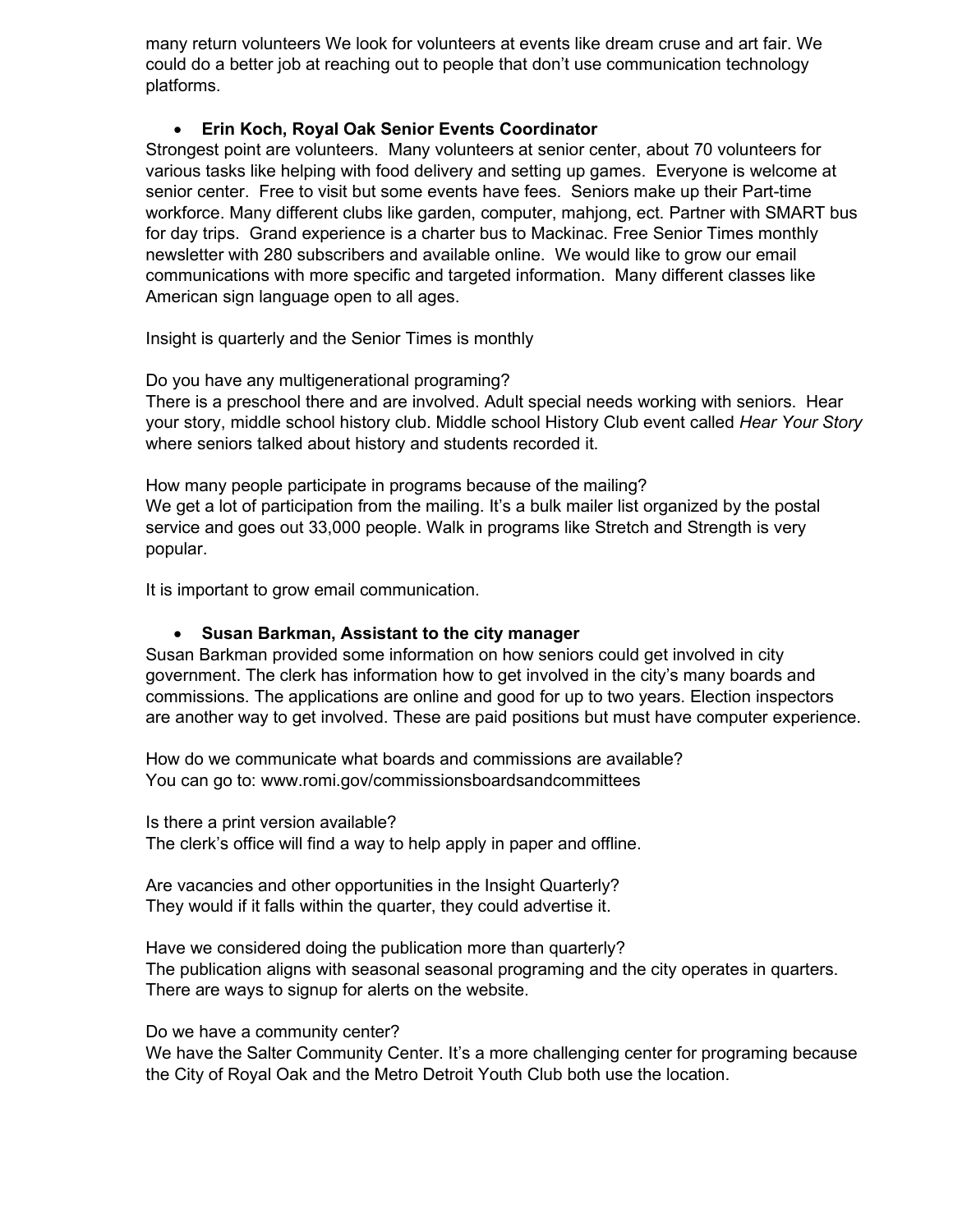Everyone is aware of programing because they receive but don't read Insight. The Insight doesn't go to apartments but are available in most city buildings.

# • **Sandy Irwin, Library Director**

Covid programing was all online via Zoom

They have book clubs for everyone.

Pre-covid all the programs were in person.

Daytime programs were not well attended.

Great collection of large print books. Memory kits designed for people with memory issues. Mail program. Seed library. Library of things, with things you can cook with, games, instruments, and lots of other things.

Library volunteering opportunities.

Challenges are meeting people where they are. Reaching people that aren't library users. Virtual program. Older adults don't like the parking garage. Transportation is an issue. Library has a newsletter that goes out every three months. Looking to change the newsletter and have a mailing list. Looking at changing long term planning.

How does someone who is homebound can check things out?

We have an online library card application. Make it easier to apply without coming in. We're not sure what to do about homebound people.

We could we open to outside residents? We're part of The Library Network. You can borrow materials from any other library in the TLN.

Does Royal Oak have a bookmobile? No, but we have a van. Once COVID clears up we'll start using our van.

How active is the Friends of the Library group? Very active. We have between Two to ten Friends volunteer a day.

Pre covid did we advertise in Barton Towers or other senior living centers? The library has a section in Insight and they get that there.

There's a weekly email that could link to the newsletter to everything else. Could this be we link all the newsletters? That's a good idea.

### • **Kim Johnson, Interclub Council President**

Kim reads a presentation about the Interclub Council.

Goal is to provide civic service though the organized efforts of others.

Made up of a wide spectrum of local organizations.

Meet on the second Friday of each month.

Share information though emails, share space, cross attendance,

We struggle with communication. A lot of it is word of mouth. Even the organizations themselves struggle with understanding that they need to get the word out.

### **Other presenters as available**

No other presenters.

Is there more we need to hear about? The group doesn't think so. Howard suggests the school would be interesting to hear from.